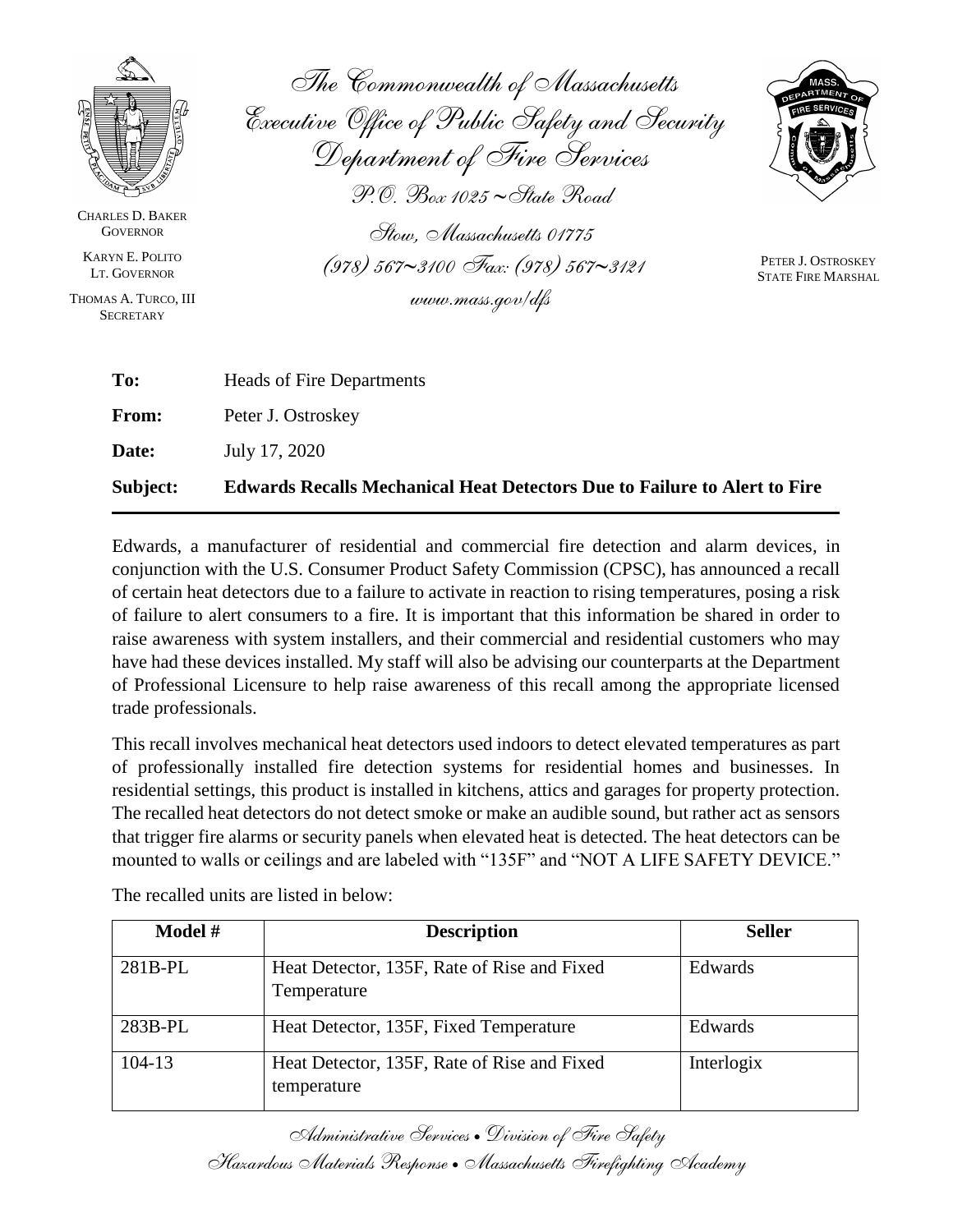| 104-15                   | Heat Detector, 135F, Fixed Temperature                     | Interlogix                |
|--------------------------|------------------------------------------------------------|---------------------------|
| 1EYC2                    | Heat Detector, 135F, Rate of Rise and Fixed<br>Temperature | Edwards, Grainger<br>P/N  |
| 1EYC4                    | Heat Detector, 135F, Fixed Temperature                     | Edwards, Grainger<br>P/N  |
| 281B-20pkg-<br>OEM-UTCO1 | Heat Detector, 135F, Rate of Rise and Fixed<br>Temperature | Honeywell Security        |
| 281B-20pkg-<br>OEM-UTC20 | Heat Detector, 135F, Rate of Rise and Fixed<br>Temperature | Interlogix                |
| 281B-OEM-<br>UTC01       | Heat Detector, 135F, Rate of Rise and Fixed<br>Temperature | <b>Honeywell Security</b> |
| 283B-20pkg-<br>OEM-UTC01 | Heat Detector, 135F, Fixed Temperature                     | Honeywell Security        |
| 73340U                   | Heat Detector, 135F, Fixed Temperature and Rate of<br>Rise | Mirtone                   |
| 73342U                   | Heat Detector, 135F, Fixed Temperature                     | Mirtone                   |
| <b>AI281B</b>            | Heat Detector, 135F, Fixed Temperature and Rate of<br>Rise | Edwards                   |
| AI283B                   | Heat Detector, 135F, Fixed Temperature                     | Edwards                   |
| 281A                     | Heat Detector, 135F, Fixed Temperature and Rate of<br>Rise | Edwards                   |

Consumers who use the product in life-safety applications permitted by code (for example, in elevator shafts, or in lieu of smoke detectors, manual pull stations, or sprinklers in particular settings), or in residential attics or garages, should immediately contact a fire or security alarm professional for free replacement and installation of the heat detector.

Additional information is available in the attached CPSC safety notice.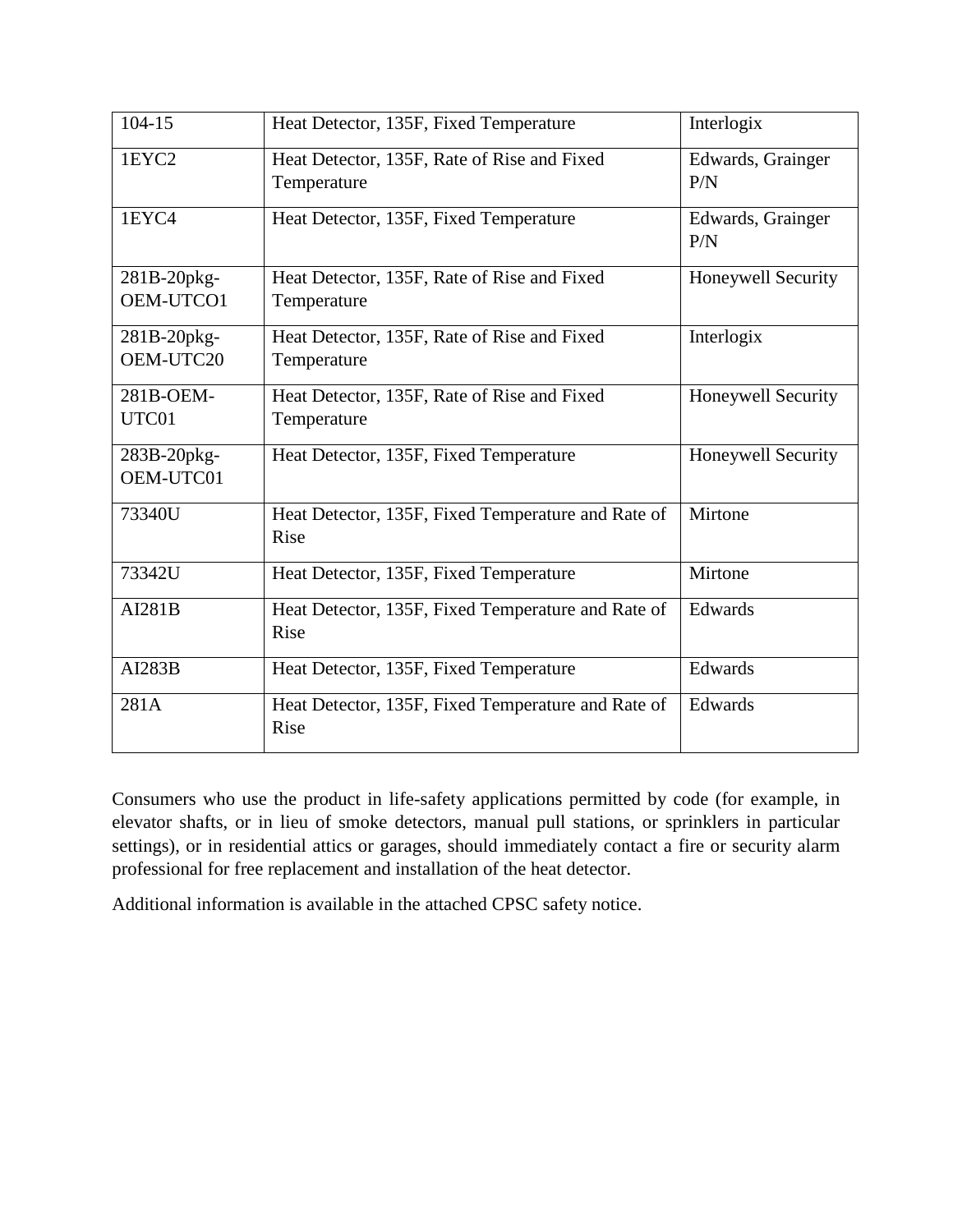

**Recall Date:** June 17, 2020 **Recall Number:** 20-140

# **Edwards Recalls Mechanical Heat Detectors Due to Failure to Alert to Fire**

# **Recall Summary**

**Name of Product:** Edwards Mechanical Heat Detectors

**Hazard:** The recalled heat detectors can fail to activate in reaction to rising temperatures, posing a risk of failure to alert consumers to a fire.

#### **Remedy:** Replace

Consumers who use the product in life-safety applications permitted by code (for example, in elevator shafts, or in lieu of smoke detectors, manual pull stations, or sprinklers in particular settings), or in residential attics or residential garages, should immediately contact a fire or security alarm professional for free replacement and installation of the heat detector.

#### **Consumer Contact:**

Edwards Fire Safety at 800-505-5088 from 9 a.m. to 5 p.m. ET Monday to Friday, or online at [https://edwardsfiresafety.com](https://edwardsfiresafety.com/) and click on "Mechanical Heat Detector Information" for more information, or at [https://edwardsheatdetector.rsvpcomm.com.](https://edwardsheatdetector.rsvpcomm.com/)

# **Recall Details**

**Units:** About 85,000

#### **Description:**

This recall involves mechanical heat detectors used indoors to detect elevated temperatures as part of professionally installed fire detection systems for residential homes and businesses. In residential settings, this product is installed in kitchens, attics and garages for property protection. The recalled heat detectors do not detect smoke or make an audible sound, but rather act as sensors that trigger fire alarms or security panels when elevated heat is detected. The heat detectors can be mounted to walls or ceilings and are labeled with "135F" and "NOT A LIFE SAFETY DEVICE." The recalled units are the following: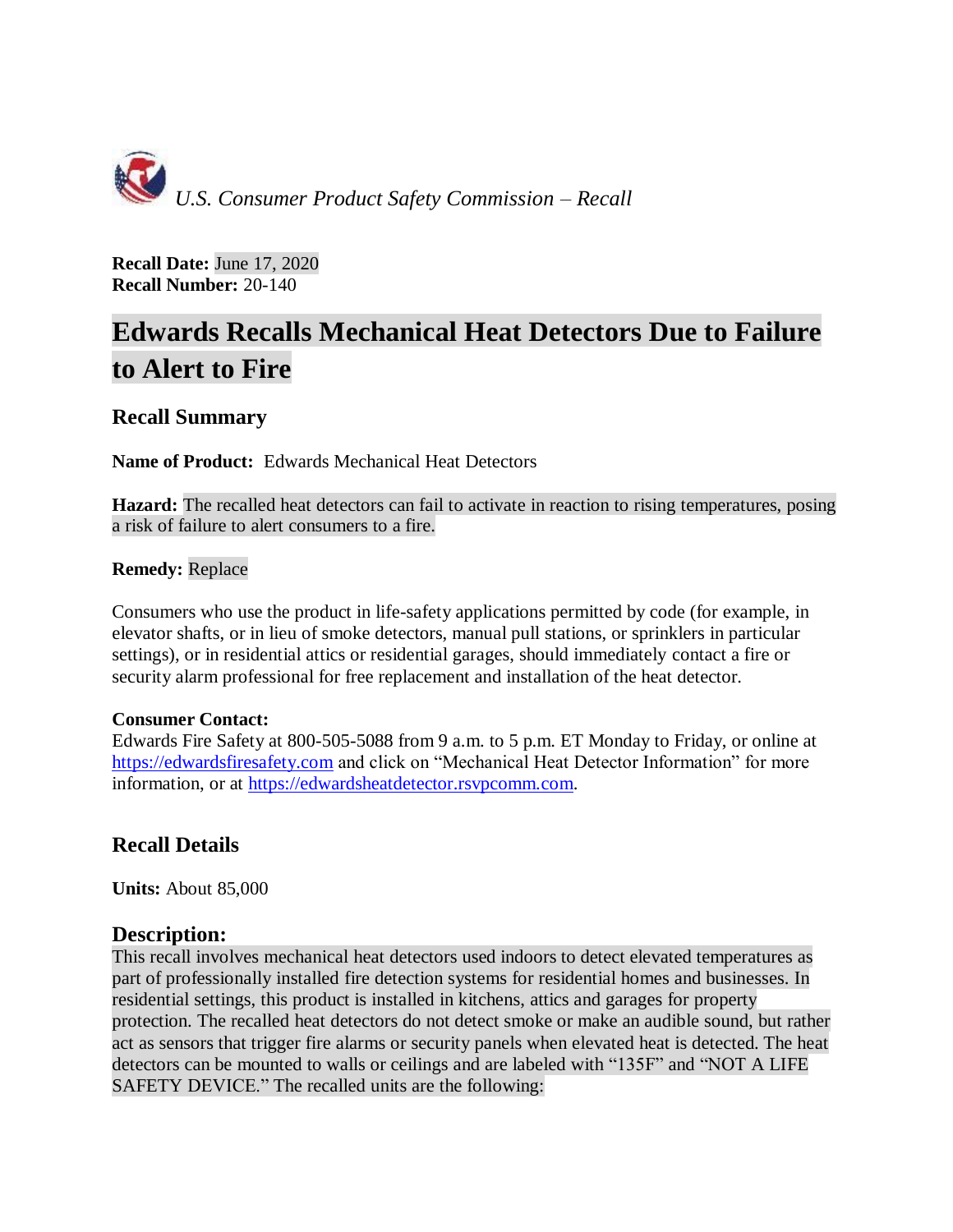| Model #         | Description                | Seller             |
|-----------------|----------------------------|--------------------|
| 281B-PL         | Heat Detector, 135F, Rate  | Edwards            |
|                 | of Rise and Fixed          |                    |
|                 | Temperature                |                    |
| 283B-PL         | Heat Detector, 135F, Fixed | Edwards            |
|                 | Temperature                |                    |
| 104-13          |                            |                    |
|                 | Heat Detector, 135F, Rate  | Interlogix         |
|                 | of Rise and Fixed          |                    |
|                 | temperature                |                    |
| $104 - 15$      | Heat Detector, 135F, Fixed | Interlogix         |
|                 | Temperature                |                    |
| 1EYC2           | Heat Detector, 135F, Rate  | Edwards, Grainger  |
|                 | of Rise and Fixed          | P/N                |
|                 | Temperature                |                    |
| 1EYC4           | Heat Detector, 135F, Fixed | Edwards, Grainger  |
|                 | Temperature                | P/N                |
| 281B-20pkg-OEM- | Heat Detector, 135F, Rate  | Honeywell Security |
| UTCO1           | of Rise and Fixed          |                    |
|                 | Temperature                |                    |
| 281B-20pkg-OEM- | Heat Detector, 135F, Rate  | Interlogix         |
| UTC20           | of Rise and Fixed          |                    |
|                 | Temperature                |                    |
| 281B-OEM-UTC01  | Heat Detector, 135F, Rate  | Honeywell Security |
|                 | of Rise and Fixed          |                    |
|                 | Temperature                |                    |
| 283B-20pkg-OEM- | Heat Detector, 135F, Fixed | Honeywell Security |
| UTC01           | Temperature                |                    |
| 73340U          | Heat Detector, 135F, Fixed | Mirtone            |
|                 | Temperature and Rate of    |                    |
|                 | Rise                       |                    |
| 73342U          | Heat Detector, 135F, Fixed | Mirtone            |
|                 | Temperature                |                    |
| AI281B          | Heat Detector, 135F, Fixed | Edwards            |
|                 | Temperature and Rate of    |                    |
|                 | Rise                       |                    |
| AI283B          | Heat Detector, 135F, Fixed | Edwards            |
|                 | Temperature                |                    |
| 281A            | Heat Detector, 135F, Fixed | Edwards            |
|                 |                            |                    |
|                 | Temperature and Rate of    |                    |
|                 | Rise                       |                    |

### **Incidents/Injuries:** None reported

**Sold At:** Edwards' distributors, electrical wholesalers, contractors, and fire safety professionals nationwide from January 1979 through May 2018 for between \$6 to \$7 per unit.

**Importer:** Edwards Fire Safety, of Bradenton, Florida